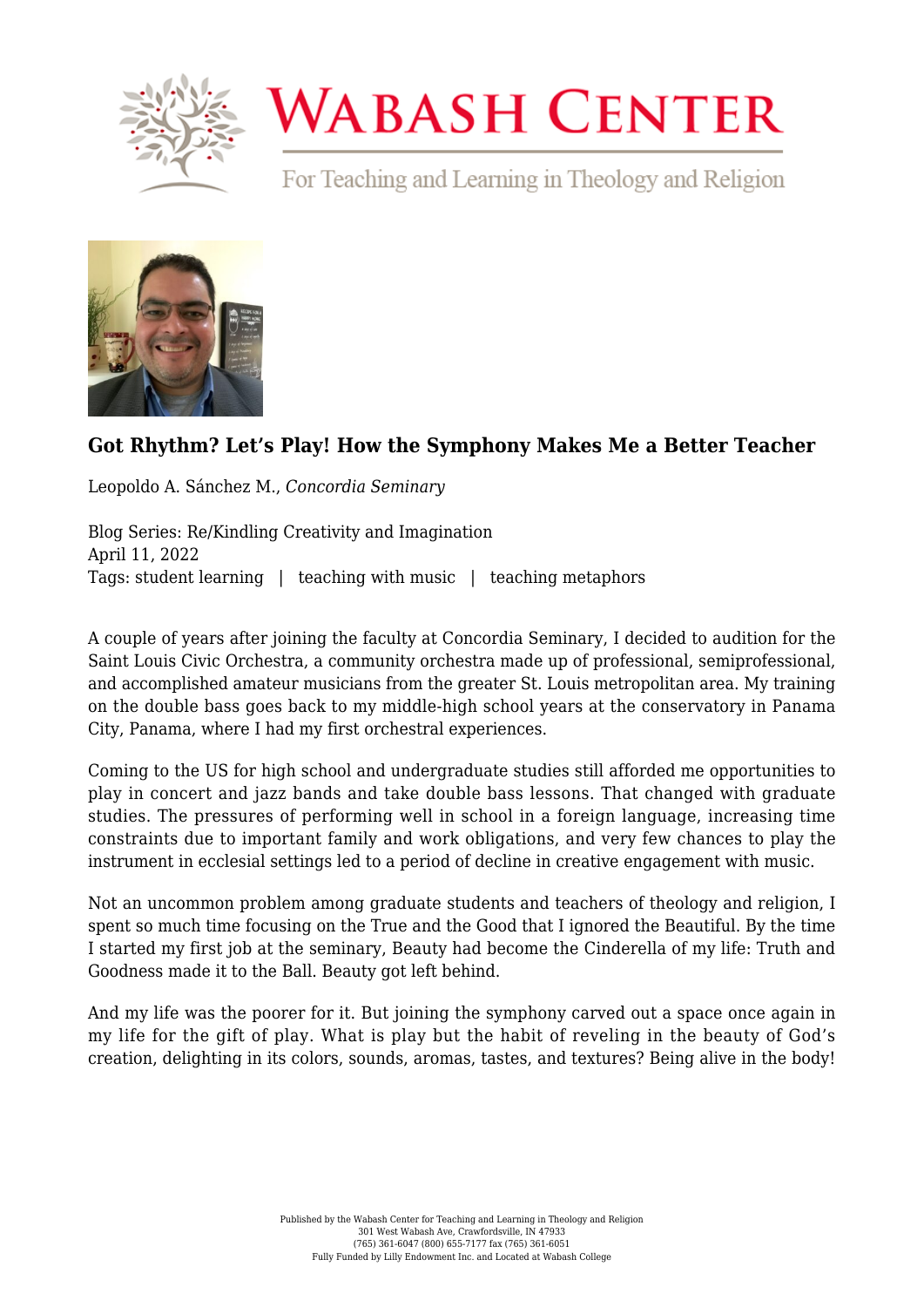Being engaged by the senses! The symphony became my playground in the theater (better yet, in the concert hall) of God's creation.



(Leopoldo A. Sánchez M. has been a member of the Saint Louis Civic Orchestra for fifteen years, the last eight as Principal Bass. He is pictured third from the left. Photo used with permission.)

So, where's your playground? We all need one. When I talk to my seminary students about the place of play in life, I frame our conversations in the context of the need to establish a rhythm in life. Got rhythm? Yes, a rhythm, just like in music! A regular, steady, habitual pattern of sound and movement in which we live, and move, and have our being.

I use the Genesis story to show that humans were not only created for movement and labor, but also for repose and sabbath rest. The first day of creation already sets a rhythm for life on earth, evening and morning—what Dietrich Bonhoeffer calls the dialectic of creation. Yes, we were created to be responsible stewards of our gardens. But we were also made to be thankful stewards who carve out time to stand still and delight in the Creator's handiwork.

As in music, there is in life a time for sound, a time for silence, and a time for play. Indeed, sound, silence, and play in music may be seen as extensions or embodiments of the musician's own rhythm of movement, rest, and delight. Music imitates, breathes life. Getting into the rhythm of the orchestra reminds me of the need for rhythm in my own life as a teacher. It reminds me to ask myself: How do I embody in the classroom not only a strong work ethic, but also a restful presence, and a joyful wonder about God's world?

In conversations with students, I use the metaphor of the garden, the mountain, and the playground. We were created for the garden and the mountain, for labor and rest. Rest includes time with God in prayer, praise, and thanksgiving. *Ora et labora*, work and pray, as the monks proclaim. Rest also includes literal rest, especially sleep. Had enough sleep lately?